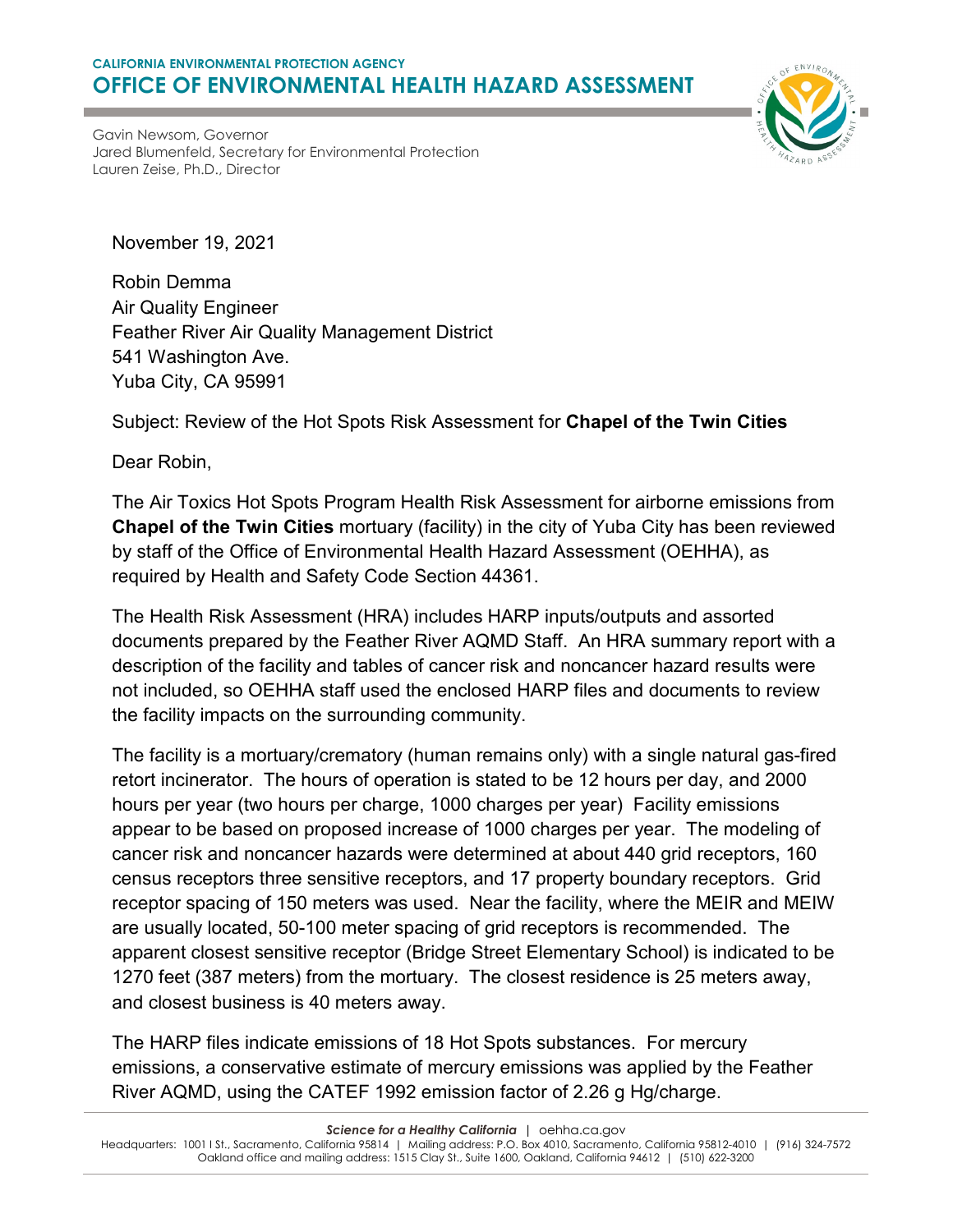The HARP PolDB Excel file shows that PAH emissions were based on Chemical Abstracts code (CAS) #1150, which has no cancer health values associated with it. The District should confirm that this is the correct CAS number to use for PAHs. PAHs with CAS #1151 is the code to use that has the cancer risk health values associated with it. Likewise, the code entered for dioxins was #1085, which has no health values associated with it and should be confirmed by the District. Code #1086 has the health values associated with dioxins.

## **Cancer Risk Assessment**

A summary table with the cancer risks at the PMI, MEIR and MEIW were not enclosed. A map showing the  $0.1 \times 10^{-6}$  30-year residential cancer risk isopleth is included. Based on examination of the HARP Residential "RiskSumbyRec" Excel file and associated Google Earth KML file by OEHHA staff, property receptor #619 with a cancer risk of  $0.32 \times 10^{-6}$  is the PMI. The facility shares a border with residences to the east. No discrete receptors were placed over these residences, and no grid receptors are nearby. Thus, property receptor #617 with a cancer risk of 0.19 x 10<sup>-6</sup> appears to be the best choice for the MEIR.

The PMI property receptor #619 shares a border with a next-door business, Bill Edick Insurance Agency. Since there is no discrete receptor placed over this business, and no nearby grid receptor, the PMI is also the MEIW. Examination of the HARP worker "RiskSumbyRec" Excel file and associated Google Earth KML file by OEHHA staff finds that the MEIW cancer risk of at this receptor is  $0.036 \times 10^{-6}$ . The HARP worker output file shows a Worker Adjustment Factor (WAF) of 4.2 was used for the MEIW. This is the maximum value for a WAF, and assumes complete overlap of worker hours with facility emissions of 8 hours/day, 5 days/week. Therefore, a health protective approach was used in describing the MEIW cancer risk.

The pollutant(s) contributing the greatest cancer risk at the receptors was not identified in the HRA. OEHHA staff review of the HARP Excel files shows that arsenic contributes over 90% of the risk at the PMI, MEIW and MEIR. A cancer burden and a 70-year residential cancer risk isopleth map was not determined in this HRA. However, based on the 30-year residential 1 x 10 $<sup>6</sup>$  cancer risk isopleth map supplied in the HRA, few or</sup> no residences would be in or near the 70-year 1  $\times$  10<sup>-6</sup> risk isopleth and the cancer burden would be negligible.

One of three sensitive receptors identified in the HRA, Bridge Street Elementary School, has a 30-year residential cancer risk at the school was  $0.0046 \times 10^{-6}$  at grid receptor #158. This sensitive receptor had the highest risk of the three found.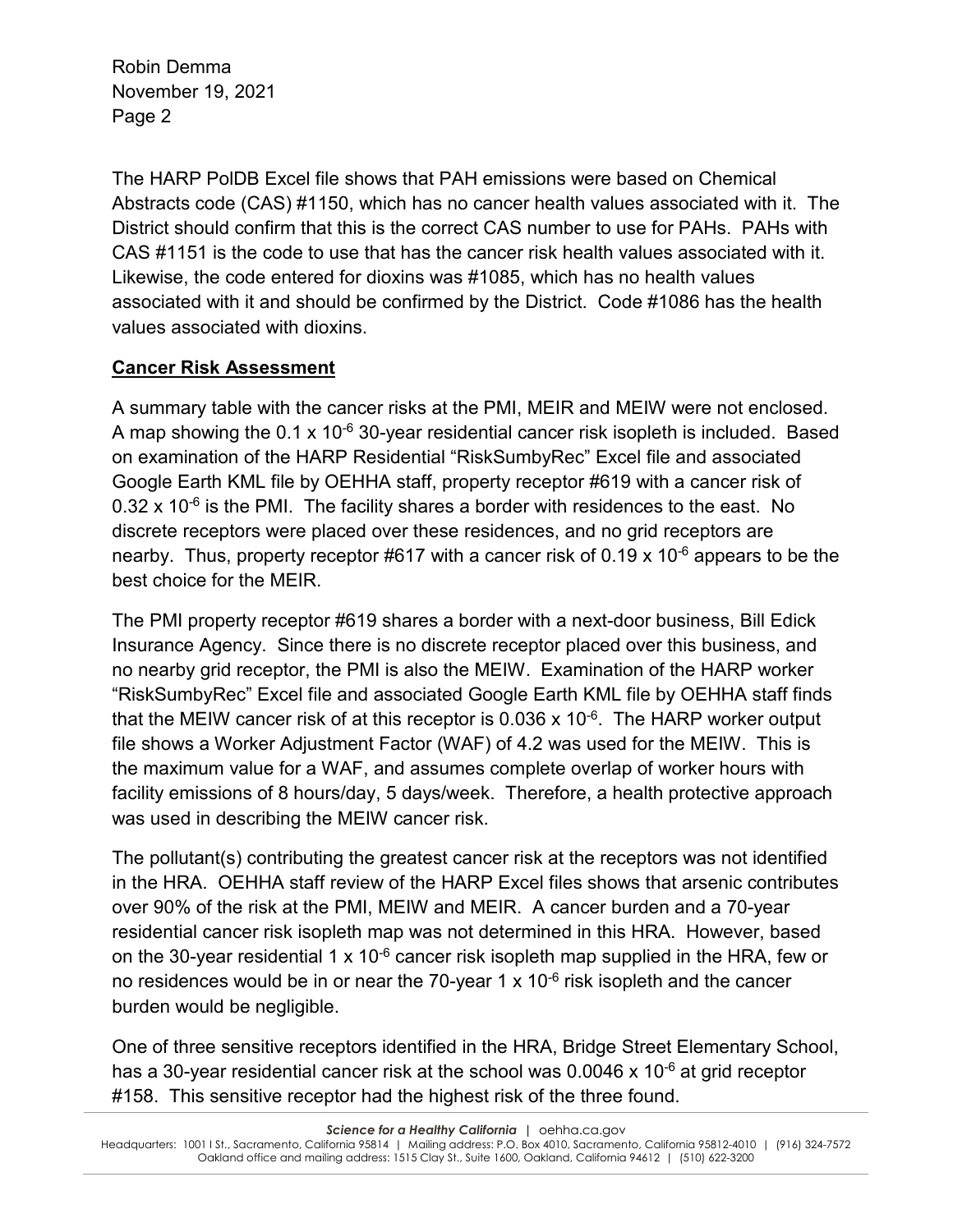## **Noncancer Hazard Assessment**

For the noncancer chronic hazard, examination of the HARP residential "RiskSumbyRec" chronic Excel file and associated Google Earth KML file by OEHHA staff found that the HI at the PMI is 0.067 at property boundary receptor #619, the same location of the cancer risk PMI/MEIW. The MEIW is also at the same receptor; the HARP worker "RiskSumbyRec" chronic Excel file shows this receptor to have an HI of 0.071. HARP chronic residential runs (also used for the PMI) often have slightly higher HIs than the HARP chronic worker runs. However, this wasn't the case here.

The likely MEIR identified by OEHHA staff was boundary receptor #617, with an HI of 0.038. This is the same location as the cancer risk MEIR. Although not specified in the HRA, mercury and arsenic represents over 90% of the chronic HI at the receptors, with the reproductive system/development and the central nervous system system as the target organ systems.

An 8-hour HI at the MEIW was not calculated in this HRA. The 8-hour MEIW is primarily designed to address worker chronic exposure to facility emissions that are discontinuous (e.g., 8 hours/day, 5 days/week). Because the main chronic hazard is mercury and arsenic, it would be expected that it would also be the main 8-hour MEIW hazard at the facility. Both metals have an 8-hour Reference Exposure Level (REL), so an 8-hour HI should be determined at the MEIW. However, even if there were significant overlap of the MEIW work hours and the facility emissions, the 8-hour HI would probably not reach 0.5.

For the noncancer acute hazard, examination of the HARP "RiskSumbyRec" acute Excel file and associated Google Earth KML file by OEHHA staff found that the HI at the PMI/MEIW is 0.358 at property boundary receptor #619, the same location of the cancer risk and chronic PMI/MEIW. The likely MEIR was identified by OEHHA staff to be boundary receptor #616, with an acute HI of 0.211. A residence appears to be up against the facility fenceline at this receptor. Although not specified in the HRA, mercury contributes more than 90% of the acute HI at the receptors. The reproductive system/development and the central nervous system system are the target organ systems.

## **Summary of Findings and Recommendations**

The Hot Spots HRA did not contain a summary of the findings. Please refer to the OEHHA Summary Review Checklist that notes what is expected. For this HRA, the main points are: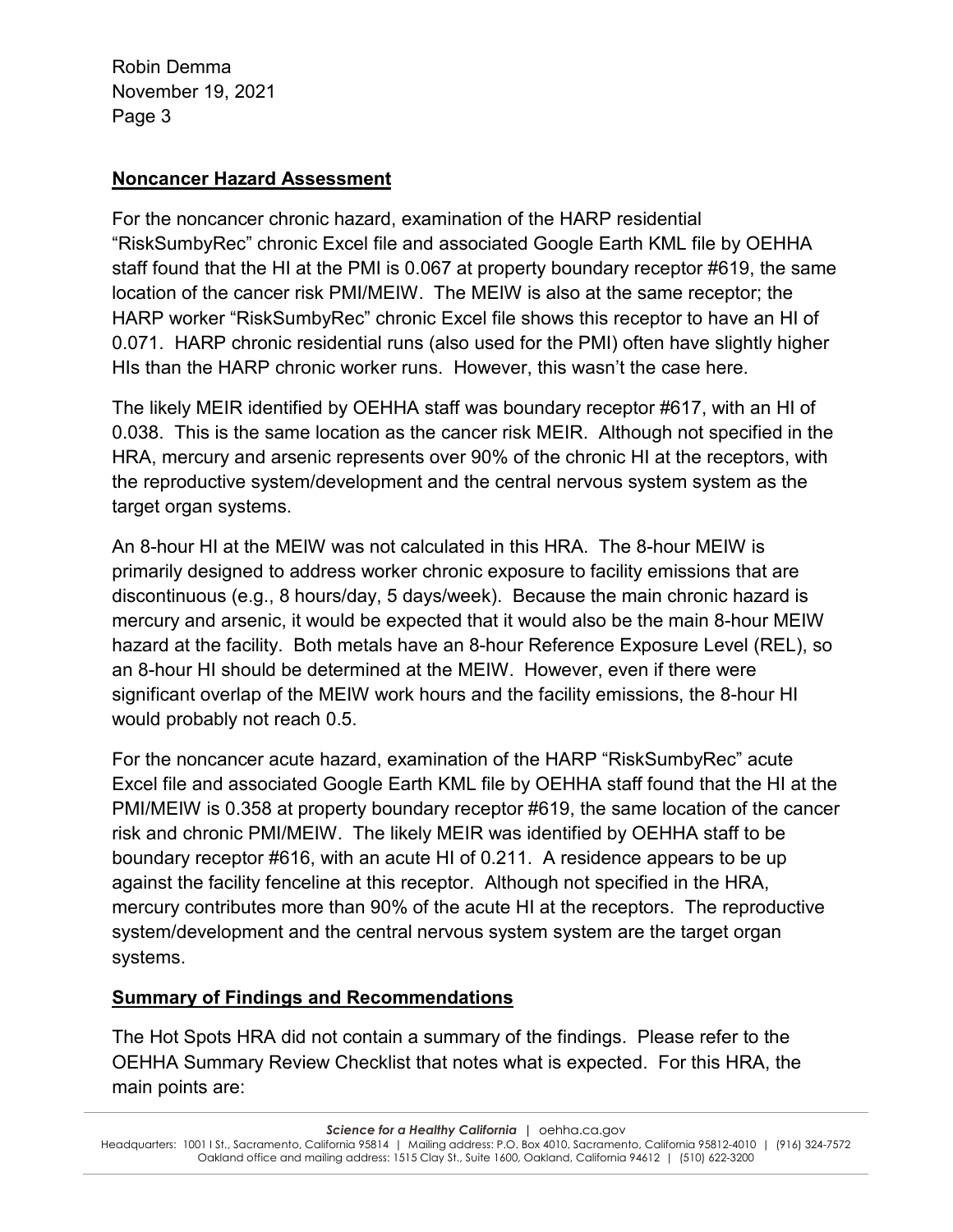- A detailed description of the facility and its surroundings are usually included. Grid receptor spacing 50-100 meters apart near the facility and in the location of the MEIR and MEIW is recommended. Discrete receptors can be placed over residences and off-site businesses that may be locations for the MEIR and MEIW
- Tables summarizing the cancer risk and acute/chronic noncancer hazard at the PMI, MEIR and MEIW are the main part of the HRA report and should be included. The substance(s) mainly responsible for the cancer risk should be identified. The substances primarily responsible for the HI values, and the organ system affected, should also be identified.
- Tables showing the annual average (in lbs/year) and maximum hourly (in lbs/hour) emissions for each substance (all sources combined) were missing. The annual average and maximum hourly emissions of each substance by emission source should also be included, but does not concern this particular HRA with one emission source.
- Reported emissions for PAHs and dioxins used codes that do not have Hot Spots cancer and noncancer risk values associated with them. The District should confirm that these are the correct CAS number to use. Usually, all PAH emissions are grouped under CAS#1151, and dioxins grouped under CAS#1086, which do have risk and hazards values associated with them.
- An 8-hour HI for the MEIW was not included in the HRA. There are REL values for the metals (mercury and arsenic) mainly responsible for the noncancer risk at the MEIW, so an 8-hour HI should be determined in this case.

Our analysis of the risks depends on the accuracy of the emissions estimates and the appropriateness of the air dispersion modeling. The intent of this letter is to confirm or reevaluate the results of the risk assessment; it should not be construed to imply that OEHHA agrees with any editorial comments or statements contained in the text of the risk assessment that do not impact the results. We hope that our comments are useful to the District and will help in any risk management decisions. If you would like to discuss the review, please call Dr. John Budroe at (510) 622-3150.